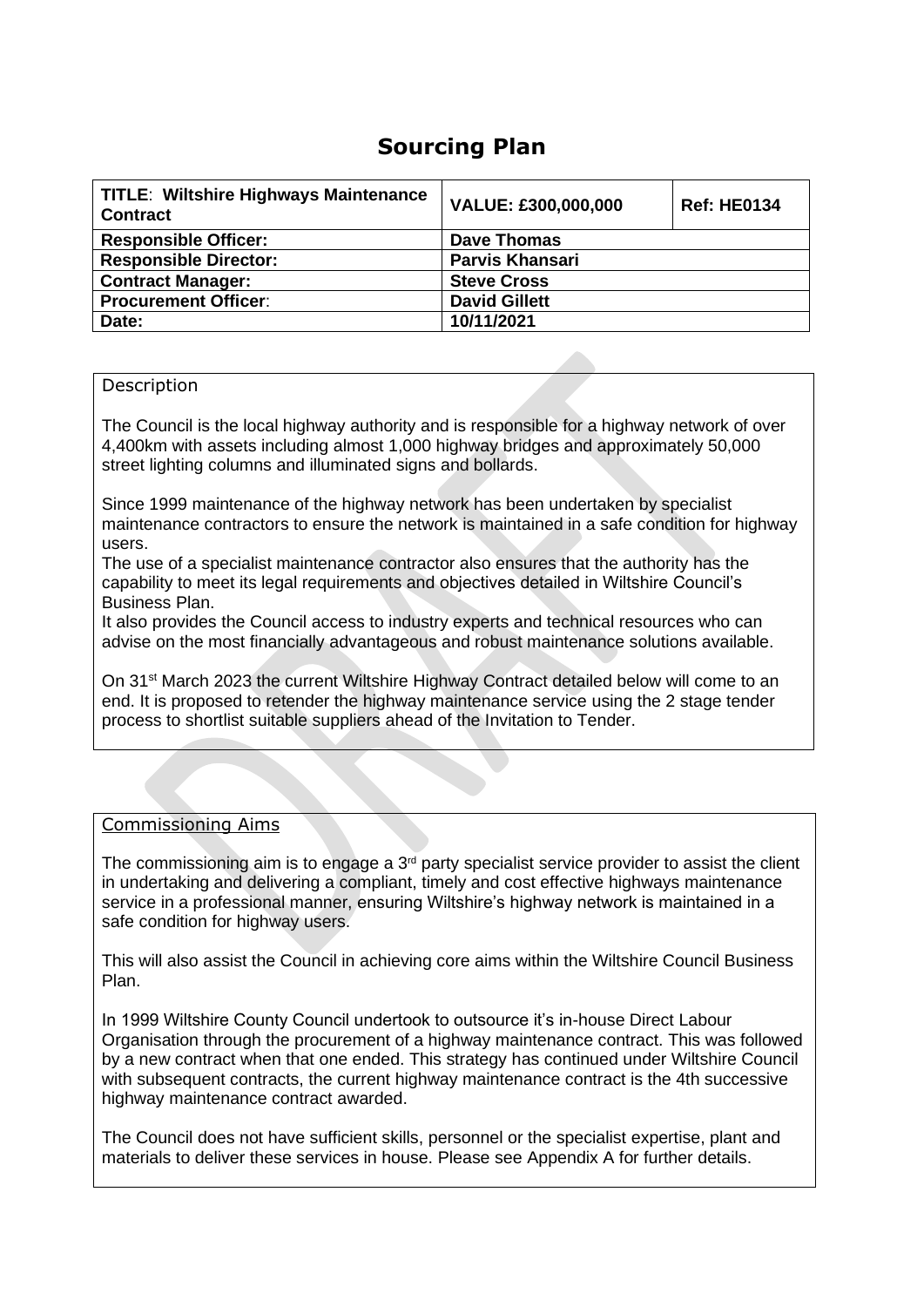In order allow the continued provision of a highway maintenance service a new contract will need to be procured and awarded for a start date of 1st April 2023.

This contract will sit alongside the existing highway contracts for

- Machine Surfacing,
- Surface Dressing and Micro Asphalt,
- Traffic Signals Maintenance,
- Arborist Services and
- Specialist Surfacing and Associated Highway Works Framework Contract.

Together these contracts ensure that the Council is able to maintain the highway network in a safe condition in accordance with its statutory duty as the Highway Authority.

Previous experience through the Balfour Beatty Living Places Highway and Streetscene Contract (2013) has taught us that having multiple contract reduces the risk in providing statutory maintenance operations should a contract encounter contractual difficulties.

The new maintenance contract will include the following highway activities:

- Local Highways
	- o Safety Repairs
	- o Reactive Service
	- o Routine Maintenance
	- o Cyclic Operations
	- o Parish Stewards
	- o Minor Work
- Integrated Transport
	- o Improvement Schemes
	- o Signing Works
	- o Lining Works
	- o Handrails and Barriers
- **Structures** 
	- o Maintenance and Repairs
	- o Bridge Replacements
	- o Culverts
- **Drainage** 
	- o CCTV Investigations
	- o Repairs
	- o New Drainage Systems
	- o Reactive Works flooding etc.
- **Street Lighting** 
	- o Inspections
	- o Maintenance
	- o Repairs
	- o Replacements
	- o Lighting Schemes
	- o Checking Third Party Christmas Lighting across the Highway
- **Winter Service** 
	- o Provision of Gritter Drivers
	- o Call-outs, and Standby
	- o Vehicle Management
- Out of Hours Emergencies Service
	- o Out of Hours Standby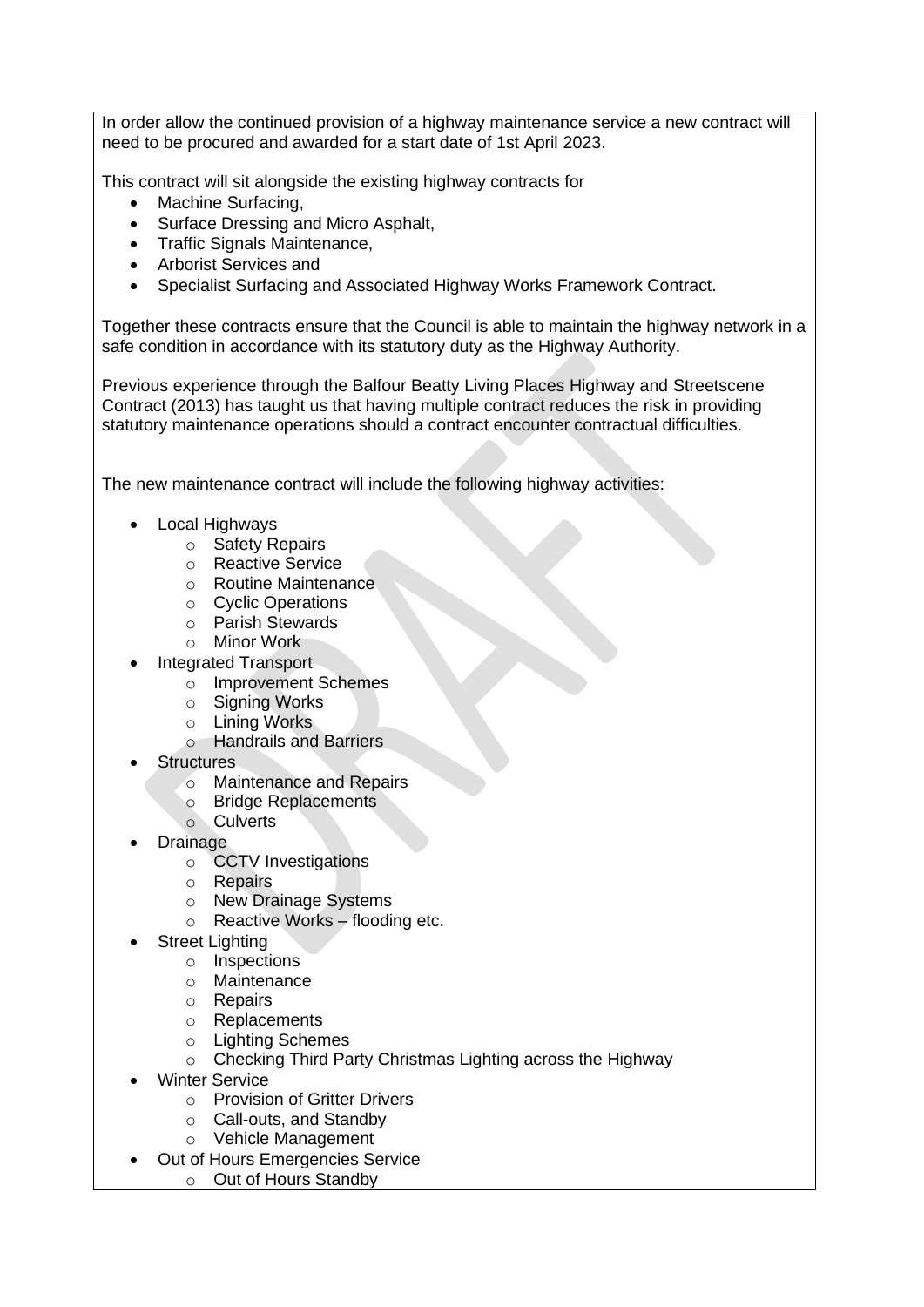- o Responding to Reactive Issues on the Highway
- Works Programming
- **Streetworks Coordination** 
	- o Permits

# Business Objectives:

#### **Statutory and Legal Requirements**

Wiltshire Council as the Highway Authority has to fulfil the following statutory duties;

- Under the Highways Act 1980 "To maintain the highway, and ensure, (where reasonably practical), that safe passage along a highway is not endangered by snow or ice"
- Under the Road Traffic Act 1988 "In construction of new roads, must take such measures as appear to the authority to be appropriate to reduce the possibilities of such accidents when the roads come into use"

The Authority also has to comply with Common Law in particular to avoid killing or injuring people through negligent actions in accordance with the offence of Gross Negligence, Manslaughter.

This is further reinforced in the Corporate Manslaughter Act 2007 and under Duty of Care.

# **Wiltshire Council Business Plan**

Under the current Wiltshire Council Business Plan, the Council has set out core aims;

# *Growing the Economy*

- Road Infrastructure is improved through tackling the historic maintenance backlog on the roads and bringing the county's road network to an acceptable standard in line with the Highways Asset Management Strategy;
- Improved road conditions to improve safety and reduce the levels of those killed or seriously injured.

#### *Strong Communities*

- Reduced road casualties through improved road conditions to improve safety and reduce the levels of those killed or seriously injured.
- Reduced risk of floods and other threats through maintaining and improving the existing systems and the provision of new systems.

For the Council to achieve its core aims the highway services will require access to a specialist maintenance company who can deliver the maintenance service to meet the Council's programmes and requirements.

#### **Carbon Reduction**

In line with the Council's commitment to becoming a carbon neutral council by 2030 the maintenance contract will require the contractor to seek ways of reducing carbon emissions from its operations throughout the life of the contract to assist the council in achieving these aims.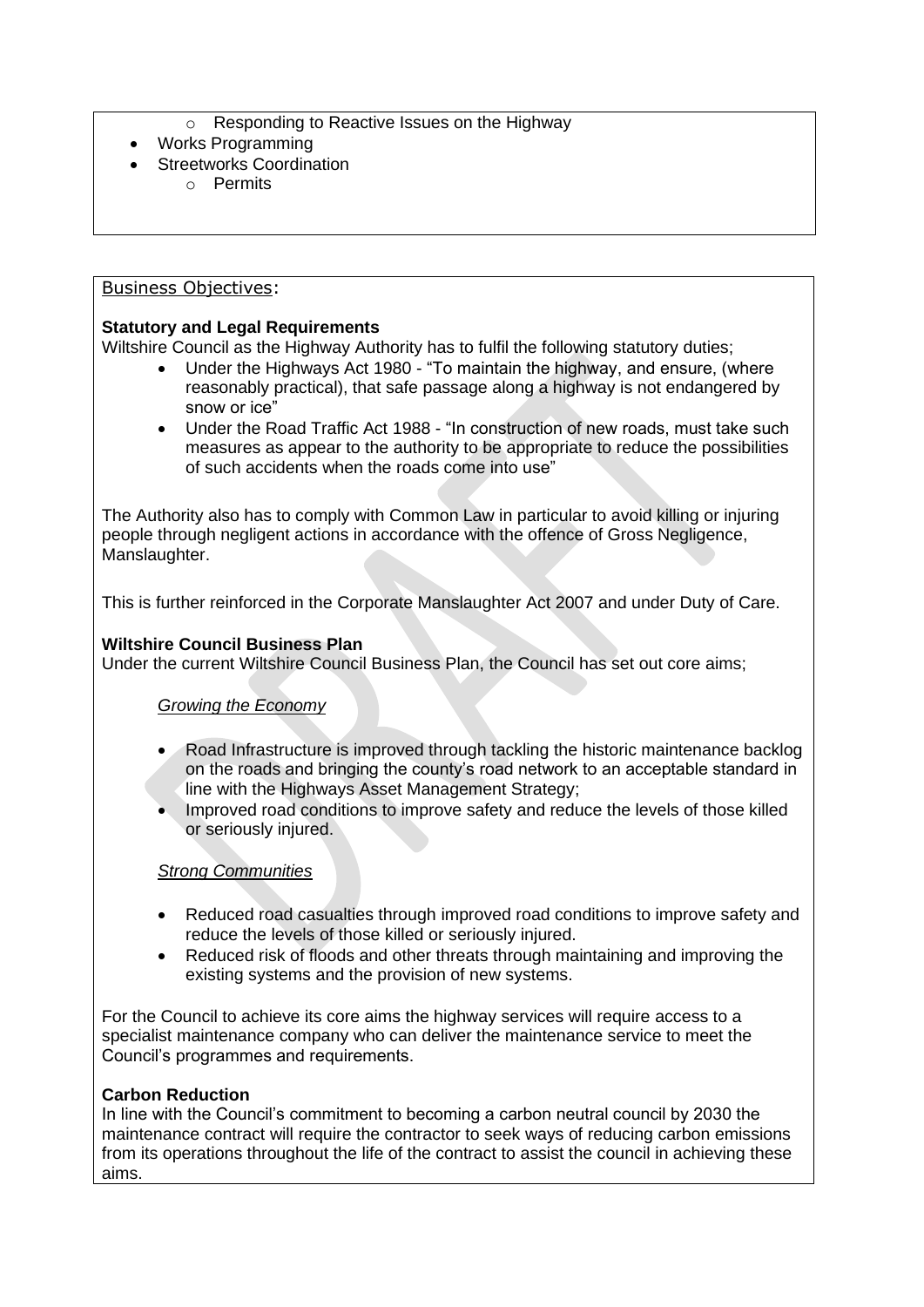#### **Social Value**

The maintenance contract will require the successful contractor to provide commitments under the Public Services (Social Value) Act 2012 with regard to economic, social and environmental well-being, in order to demonstrate better value for money to the local community, increase opportunities for disadvantaged people and improve the local environment.

#### **Contract Performance**

Key Performance Indicators will be agreed based on key objectives, outputs and commitments and monitored through-out the life of the contract to ensure the contractor performs at a suitable level.

#### Current Supply arrangements:

The Council's highway day to day maintenance service is primarily delivered through the Wiltshire Highways Contract. This is a term contract currently being delivered by Ringway Infrastructure Services Limited, this contract expires on 31<sup>st</sup> March 2023.

The current contract is for 5 years with the allowance of up to 2 years extension awarded based on performance.

The contractor has met the performance requirements and so the contract was extended to a 7 year period.

During this time the contractor has ensured the continued maintenance of the highway assets through activities such as pothole and masonry repairs, gully emptying, sweeping, grass cutting, improvement schemes, street lighting, bridge repairs and drainage investigations.

As well as providing these maintenance services the contractor has also provided the parish steward scheme, emergency out of hours services, provision of the winter service, new integrated transport improvement schemes, introduced new innovative material and ways of working, and carried out the conversion of the counties streetlights to LED lighting, considerably reducing the counties energy bill and carbon footprint.

The contract is managed through monthly service delivery team meetings which monitors delivery, performance, and cost for each service area. These meetings feed into the monthly contract management meeting where the outcomes of any issues are agreed at a senior management level.

This approach has been popular with staff administering the contract as it engenders regular communications between the contractor and client / consultant.

Recent feedback from the Client teams favours a similar contract with some minor improvements.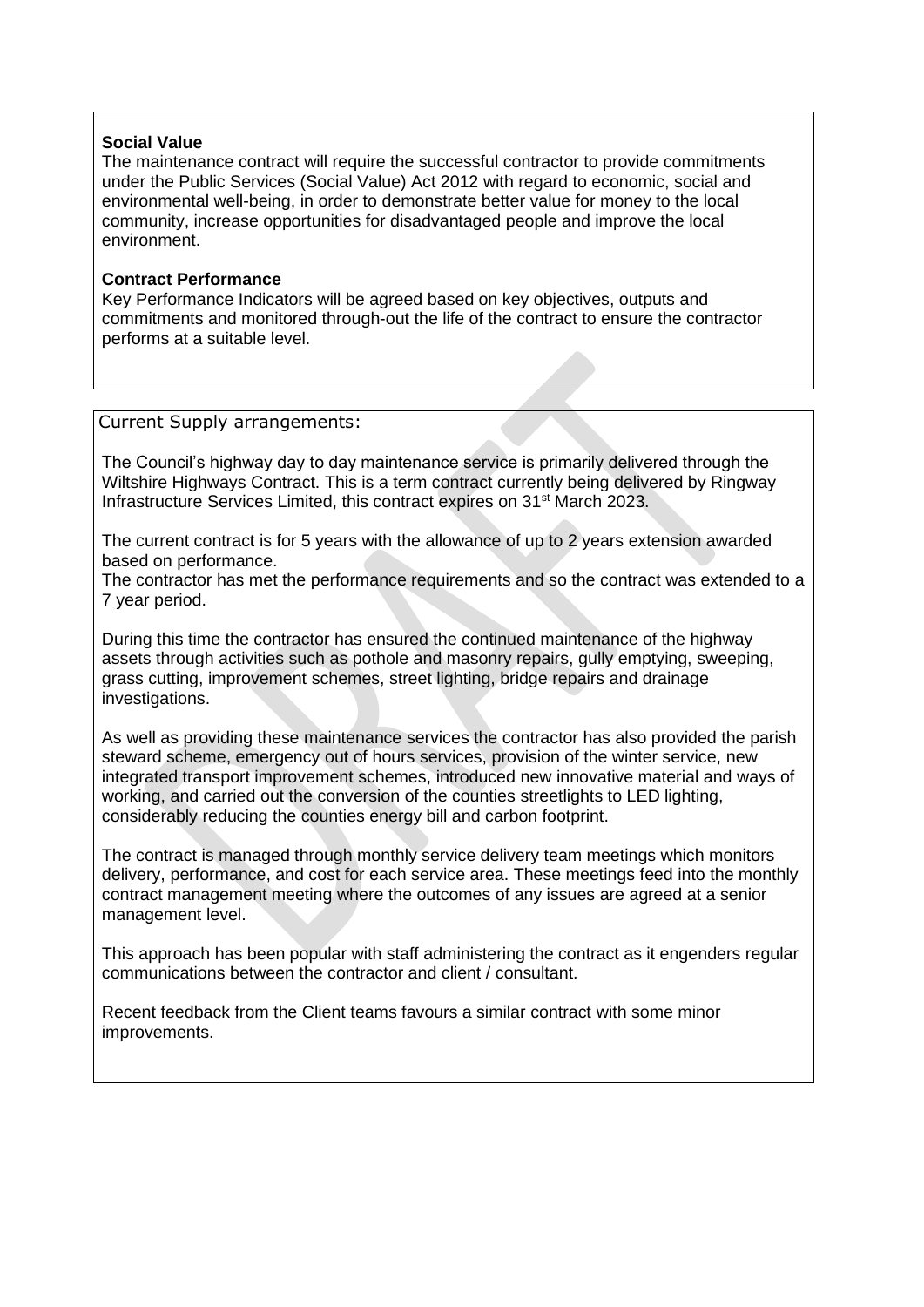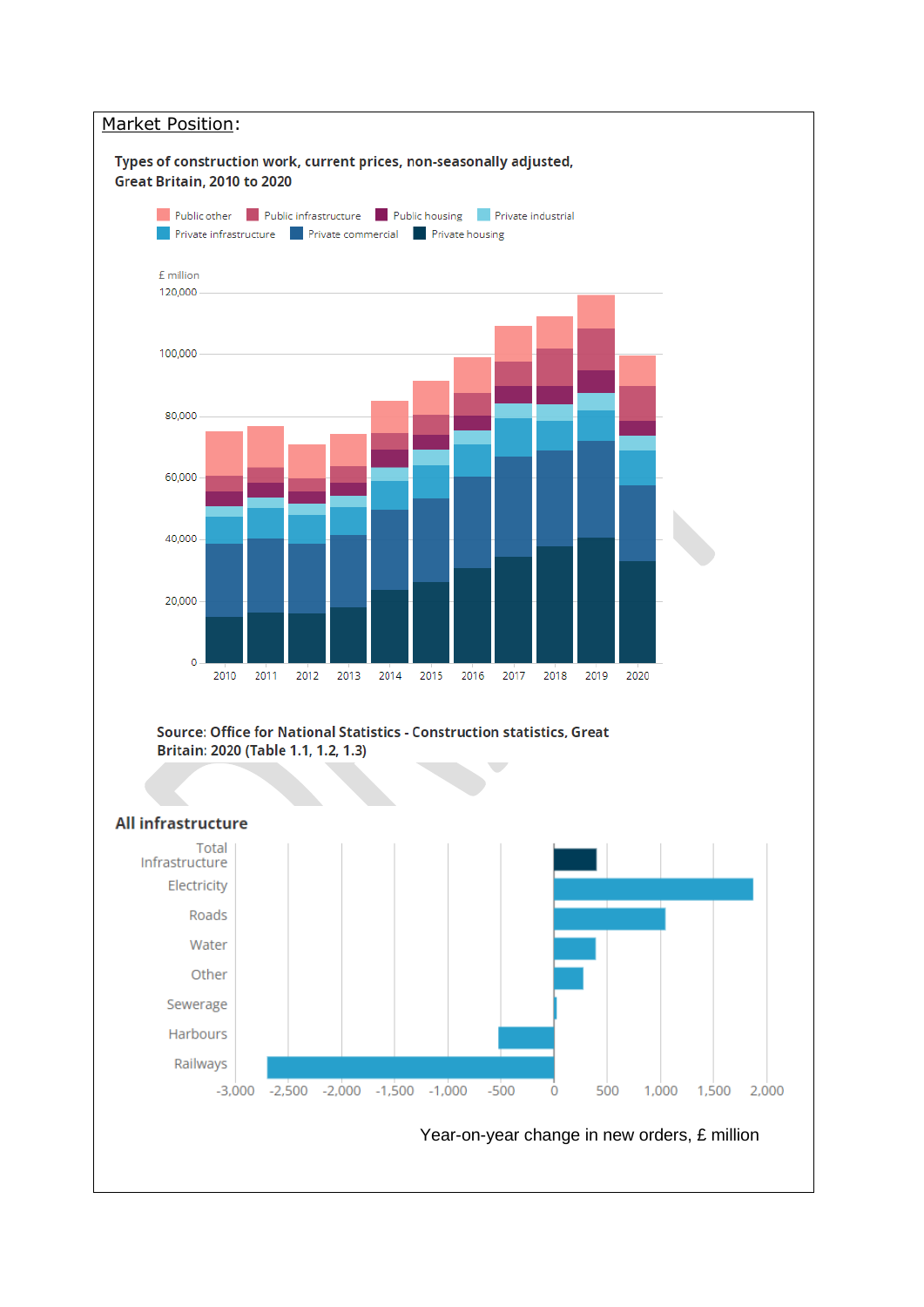Listed below is the current problems facing the construction industry which will lead to higher prices in the next five years as these problems have no short term fixes and are across the European Union we can expect to see a rise in prices.

## **1. Skills shortage**

By far the most pressing challenge is the serious skills gap in the construction industry. For several reasons, young people aren't being attracted into an industry that can really represent a job for life. There will always be a need for homes, commercial buildings and infrastructural projects.

The industry has done plenty of research on the issue, and there seem to be several causes behind it, listed below.

- It's not an attractive career for many. As new sectors emerge, be it the digital, creative and marketing or openings in the green industries, construction is chasing after a smaller proportion of the workforce. Digital is particularly attractive as almost all young people leave school with a selection of transferable digital skills that give them a foot in the door of any digital industry. Most school-leavers have few skills applicable to construction.
- It is still male-dominated. Women make up half the workforce in general, but only about 10% of those in construction. On the building sites themselves the number drops to around 1%. Whether it's a hangover from the bad old days of laddish building site culture or some other reason, it's something that needs to be addressed, as there's huge untapped potential for recruitment and training here.
- It can be seen as dangerous. Construction is a dangerous profession for those working on site, but safety measures have made it safer than ever, statistically speaking. Still, many people see the hard hats and steel toe caps and would rather be behind a desk.
- Brexit. Despite a global skills shortage, the impact of Brexit has exacerbated recruitment issues in the short term. The end of the free movement of labour has made the UK a less attractive employment destination for some construction workers from the EU.

# **2. Ageing workforce**

An ageing workforce and a low uptake of apprentices and trained recruits within the industry is exacerbating the skills shortage. Over 50s account for around a third of employees in the industry across the board. If they are retiring faster than new recruits are entering construction, which appears to be the case, this is a demographic time bomb that's difficult to avoid.

Retraining can partly slow the shortage, however. Those doing heavy work on site will inevitably slow down or become unable to do their jobs as time marches on, but retraining them to operate machinery or perform office or management tasks could help. They certainly have the experience; it just needs commitment from employers, something not always forthcoming in the contracting landscape.

#### **3. Materials import**

It might still be too early to pin the cause directly on Brexit (Covid has certainly played a part), but the shortage of construction materials in the UK is troubling the industry.

Some hitherto exporters to the UK have simply given up trying thanks to red tape, and are concentrating on supplying their continental neighbours. This issue is entirely down to policy and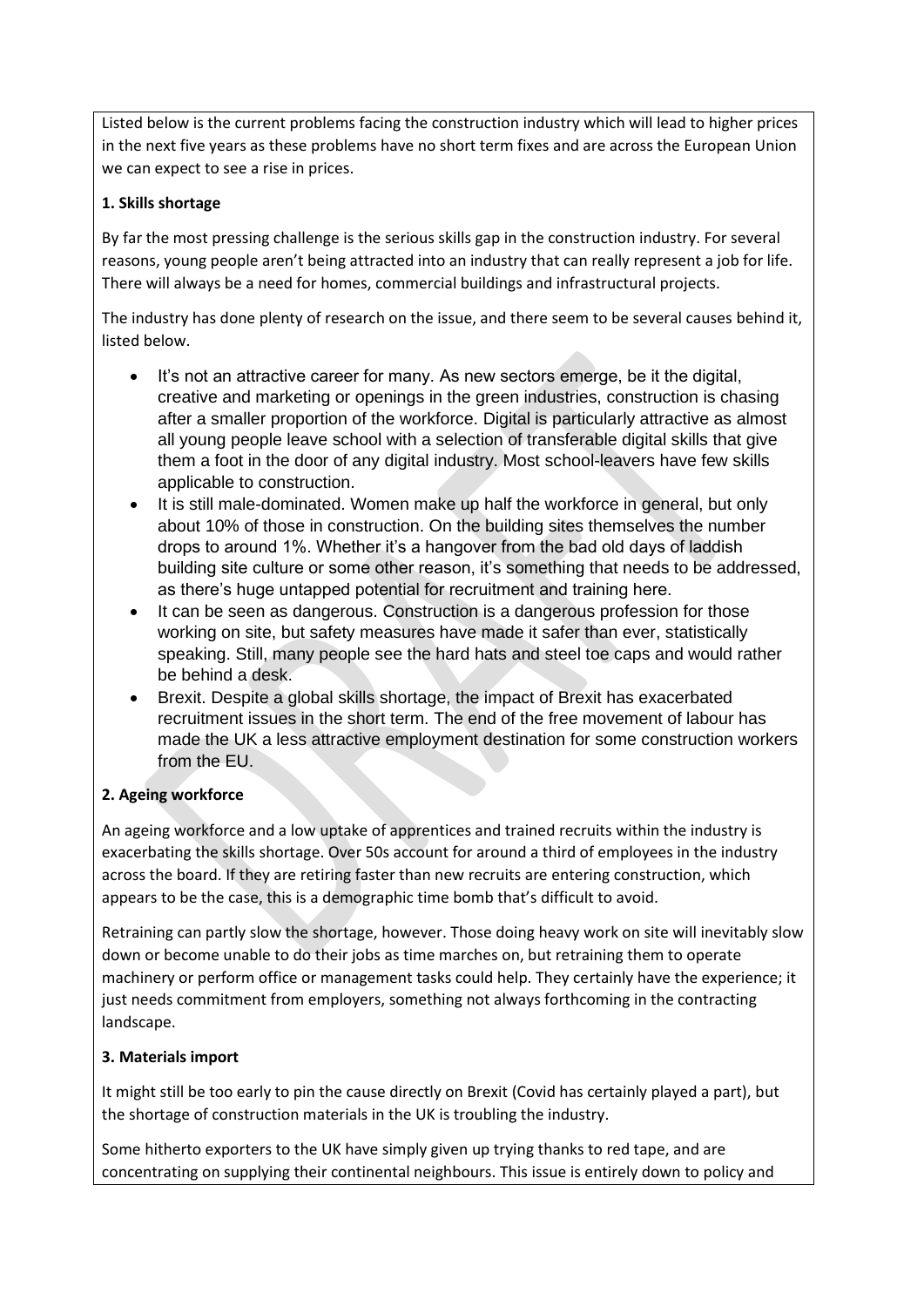negotiated settlements, which can be changed if there's the will. However, even without those issues, there is still a global shortage of some materials, notably timber and steel.

## **4. Sustainability**

The construction industry will have to become much more sustainable and conscientious as climate change focuses the public's mind.

Poor practices, long supply lines, unsustainable materials and high energy usage will all be subject to more stringent legislation, but there will also be enhanced public pressure and scrutiny surrounding the whole industry. When the buildings themselves have to be ever more energy efficient, this can make the problem worse, especially combined with the shortages mentioned above. However it's an unavoidable reality, which the industry certainly has to cope with.

## **5. Cash flow**

When times are hard, cash flow is always where constructors begin to feel the squeeze. It's partly because of the long delay between contracts being signed and work being completed, during which time a lot can happen to the customer's ability to pay.

Covid took about six weeks to go from a regional story in Wuhan to a global emergency, and the effects are still being felt. However, the skills shortage also extends to accountants and finance experts, and that certainly doesn't help.

#### **6. The value of the pound**

The pound has fallen in value by about 13% over the past six years, which inevitably makes imports more expensive.

This is compounded by the supply-side problems, of course, although sellers don't appear to be increasing prices to balance supply and demand … yet. It's difficult to see what conditions could bring the pound back to the values we became used to in the 20th and early 21st centuries, so it looks like being another everlasting challenge that the accountants and the marketplace will have to deal with for the foreseeable future.

| <u>LIULULEIIIEIIL INDNJ.</u>          |                                                                                                                                                                                                                                                                                                      |
|---------------------------------------|------------------------------------------------------------------------------------------------------------------------------------------------------------------------------------------------------------------------------------------------------------------------------------------------------|
| <b>Risk</b>                           | <b>Controls/Mitigating Action</b>                                                                                                                                                                                                                                                                    |
| Procurement not completed<br>on time. | $\triangleright$ Exemption required as this is a statutory requirement<br>and provides the information required to design the<br>forward highways maintenance plans so that the<br>Highway network is maintained with the most cost-<br>effective schedule                                           |
| Not Enough Bidders                    | $\triangleright$ Extensive market engagement has been undertaken<br>including a well-attended supplier day.                                                                                                                                                                                          |
| Tender prices returned to high        | $\triangleright$ Current prices have been subjected to annual uplift<br>since the current contract started so we have an<br>accurate base line. Although prices are rising sharply<br>$\triangleright$ at the moment, that is expected to stabilise in time as<br>supply chains return to normality. |

# **Procurement Risks:**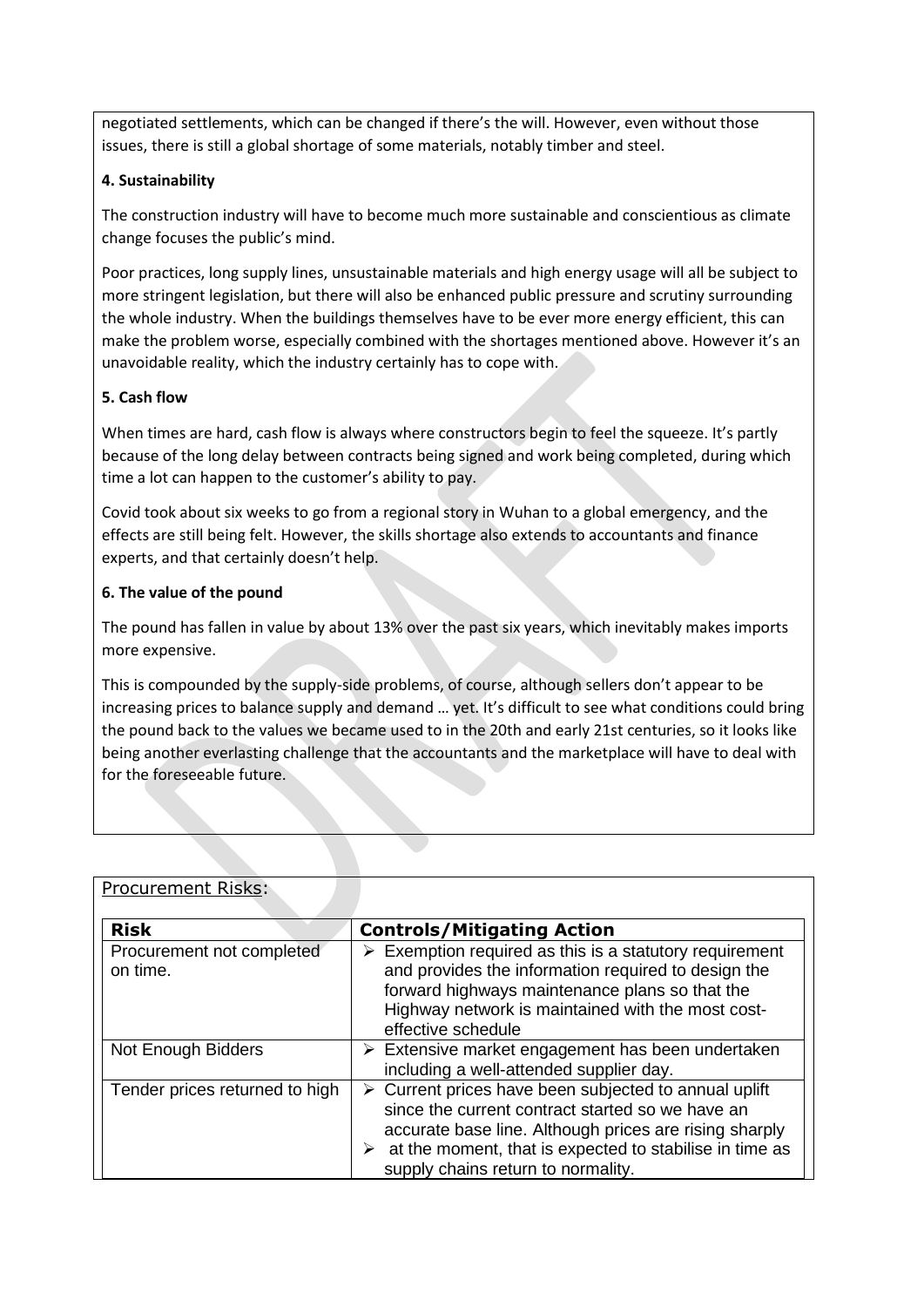# Procurement Route Options & Evaluation:

We cannot realistically insource as we do not have the expertise or the budget. We would not be able to gain the economies of scale that private companies can rely on which also gives them the ability to respond in increases and decreases in workload in a far more agile manner than the Council would be able to. This is further detailed an Appendix A.

Option A Above Threshold Open Tender:

Advantages –

1. Increases competition due to the potentially high volume of responses

2. Organisations of all sizes have the opportunity to submit a tender, increasing the opportunity for a number of innovative proposals/solutions.

3. Overall timescale is reduced as there is no pre-qualification stage.

4. Satisfies requirements of transparency and objectivity.

Disadvantages –

1. Resource implications of a potentially lengthy tender evaluation. A well-established market sector such as construction may generate a significant number of responses which could require substantial amounts of resource to evaluate effectively.

2. The lack of pre-qualification could increase the chances of poor-quality tenders from inexperienced contractors being submitted.

3. Market engagement has shown that major suppliers will not bid on a project this size if an open process is used due to the high bid costs and chance of competing against lower quality cheaper bids.

Option B Above Threshold Restricted Tender:

Advantages –

1. Restricts the number of organisations invited to tender making the tender evaluation more manageable and requiring a more finite amount of resource to evaluate effectively.

2. Enables a detailed selection assessment and allows commissioners to focus on potential bidders who can demonstrate the requisite level of capability and experience in a sector.

3. Can help to improve the quality of bids as there is an increased chance of a capable and experienced bidder being successful.

Disadvantages –

1. Increased timescales.

2. Can be complex to administer competently and correctly.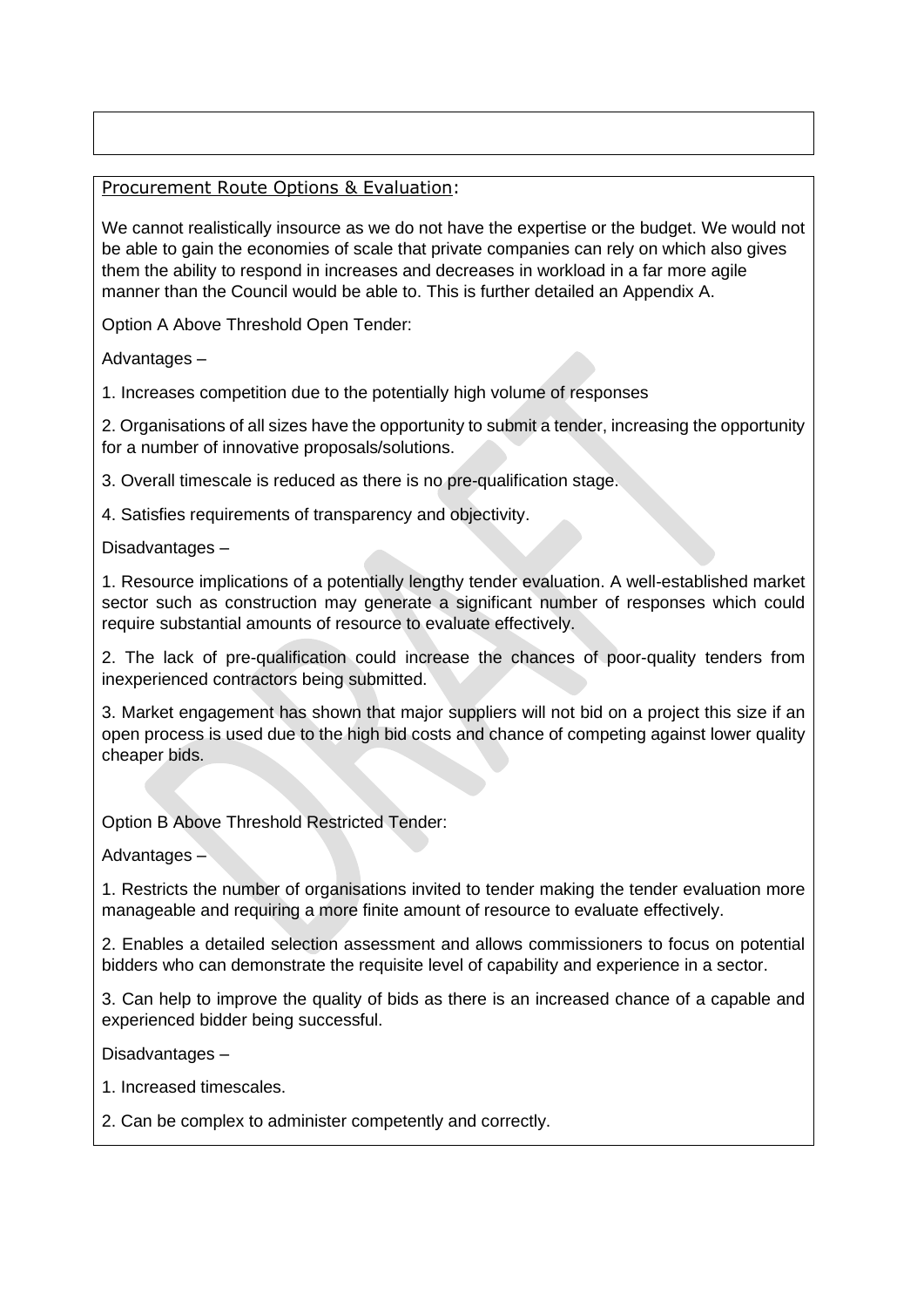3. Selection questions must be both project specific and be carefully framed to avoid excluding less experienced but still capable contractors.

Option C Above Threshold Frameworks:

Using a framework would not save a lot of time over a standard tender through the Find a Tender Service (FTS), as this restricts the access to major contractors and given the size of the requirement we are in a position to get very good prices direct from them.

We would have to comply with the framework rules and Terms and Conditions. This requirement involves TUPE and some complicated depot arrangements, so we need to able to use a very bespoke set of terms and conditions which is either not possible or extremely difficult on external frameworks.

Procurement Route Recommendation:

The recommendation is to go to market with a FTS Restricted Procedure. We have the time and resources for this procedure, and this will allow as full control of the procedure and allow as well as being more attractive to Contractors as they prefer the restricted procedure on this size of contract.

#### Outline Timescales:

| <b>Details</b>                                                | Date/Deadline                |
|---------------------------------------------------------------|------------------------------|
| Market Engagement Event                                       | 29 November 2021             |
| Cabinet Approval to Publish Tender                            | 11 January 2022              |
| <b>SQ Published</b>                                           | 1 April 2022                 |
| Deadline For Submission of SQ                                 | 5 May 2022                   |
| Evaluation of SQ                                              | 6 May $-27$ May              |
| Invitation to Tender (ITT) Via<br>Supplying south west Portal | 3 June 2022                  |
| <b>Deadline For Clarification Questions</b>                   | 4 August 2022                |
| Deadline for Submission of Tenders                            | 25 August 2022               |
| <b>Evaluation of Tenders</b>                                  | 26 August- 22 September 2022 |
| <b>Award Decision</b>                                         | 23 September 2022            |
| PER Agreed at Commercial Board                                | 1 October 2022               |
| <b>Cabinet Approval to Award Contract</b>                     | October                      |
| <b>Standstill Period</b>                                      |                              |
| <b>Formal Contract Award</b>                                  |                              |
| <b>Contract Start Date</b>                                    | 1 April 2023                 |

Resources Required: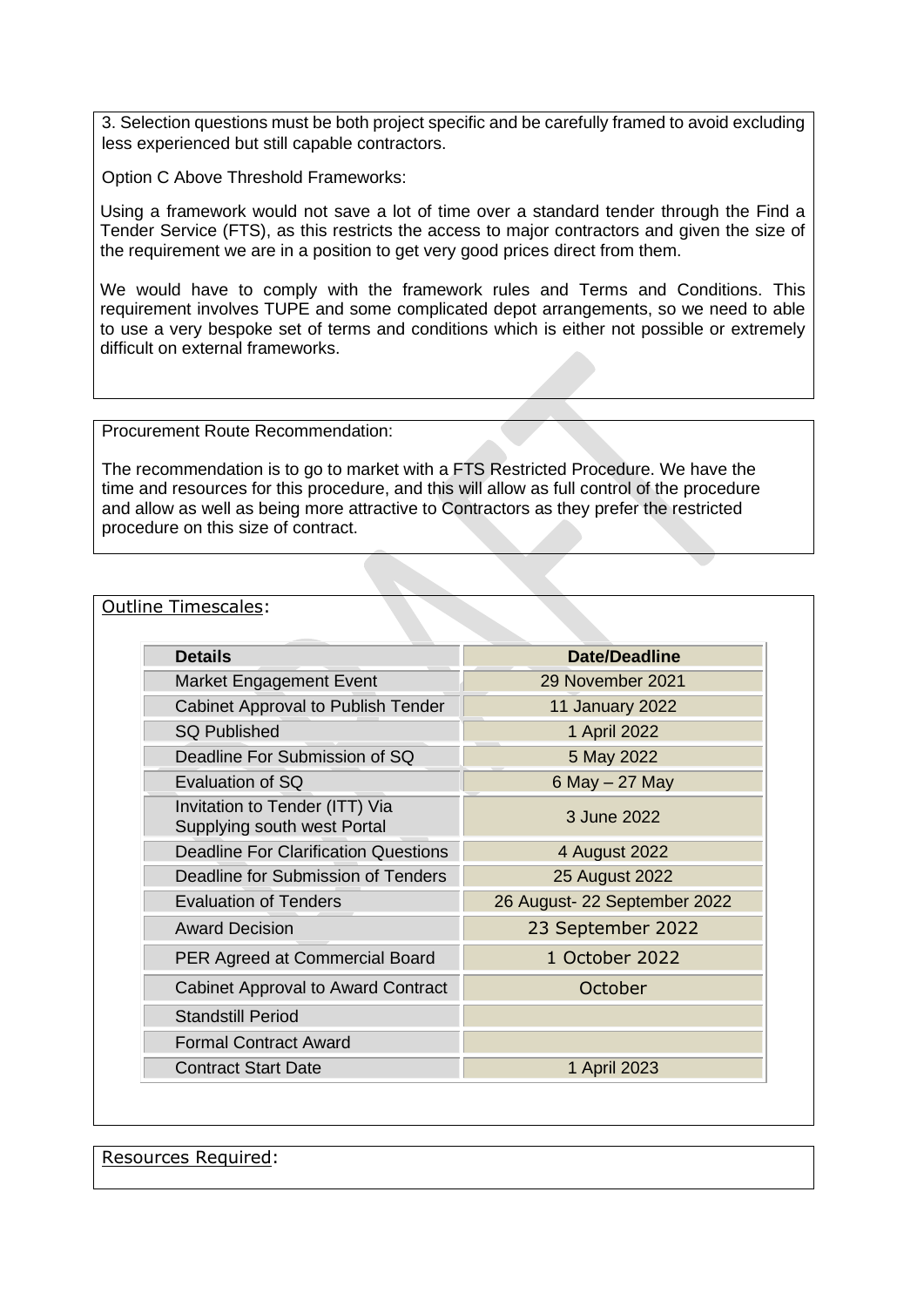Legal Finance Procurement

Contract Particulars:

Term 5 years Plus 5 years possible extension based on contractor performance NEC4 Term Maintenance Contract Requirement for Financial Vetting – Duedil Credit Check to be undertaken before Contract Award Bonding (Insurance requirements) – Parent Guarantee or Performance Bond required GDPR – standard Wiltshire Council GDPR statements included in contract Requirement for sealing – Contract to be signed under Seal by Legal Services

| Approval to Proceed:       |       |
|----------------------------|-------|
| Signed Head of Procurement |       |
| Name:                      | Date: |
|                            |       |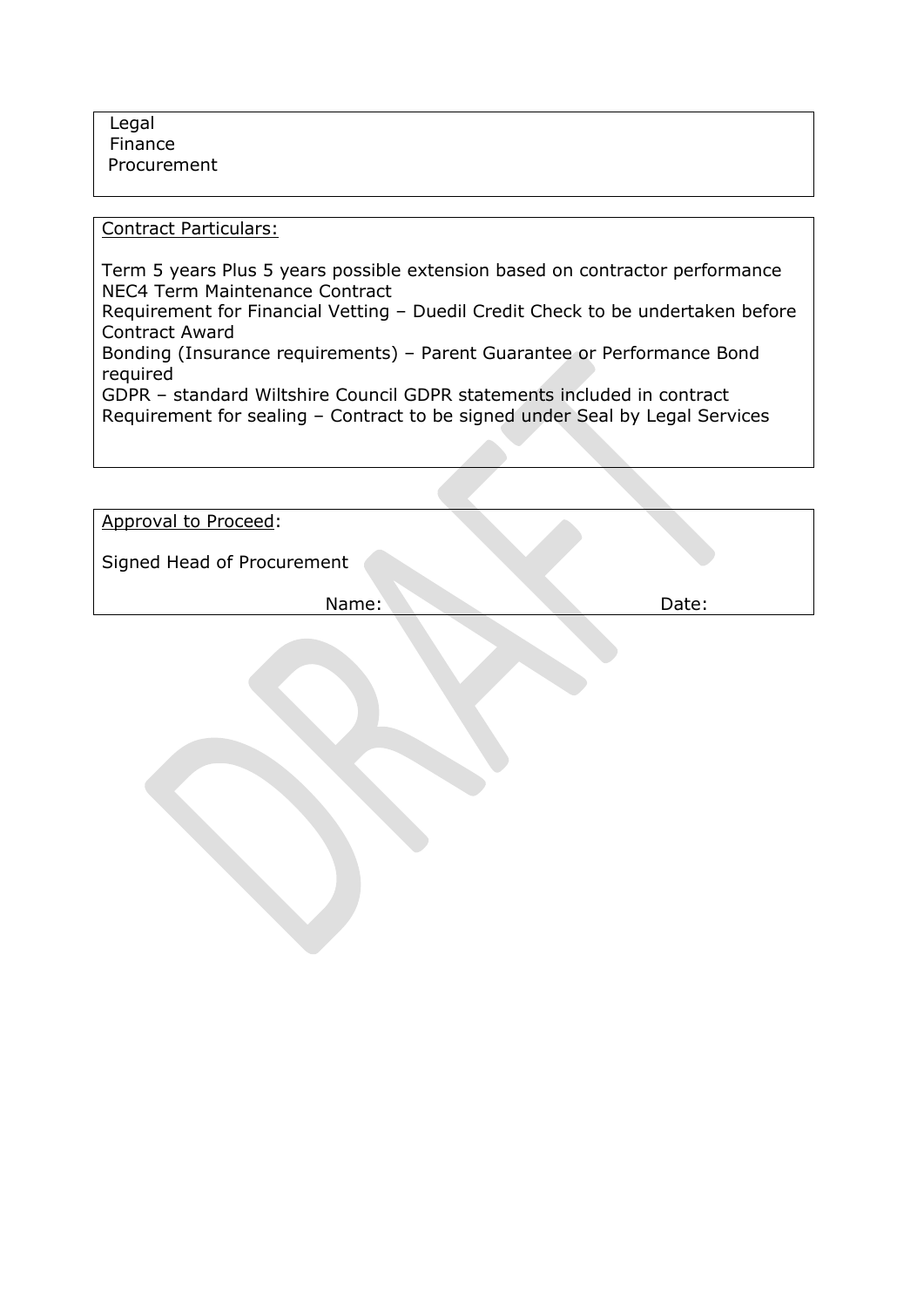# **Check List**

Please review items on check list and complete response box and where appropriate include in plan above.

| <b>Check Item</b>             | <b>Action Required</b>                                | <b>Response</b>                                      |
|-------------------------------|-------------------------------------------------------|------------------------------------------------------|
| Social Value                  | Social Value:                                         | <b>Social</b>                                        |
|                               | Social                                                | Maintain between 1 and 3 apprentices                 |
|                               | Economic                                              | at any one time for life of contract.                |
|                               |                                                       |                                                      |
|                               | Environmental                                         | <b>Economic</b>                                      |
|                               |                                                       | Innovation through the trialling and use             |
|                               |                                                       | of alternative surfacing and                         |
|                               |                                                       | construction options.                                |
|                               |                                                       | Innovation through the use of                        |
|                               |                                                       | renewable energy sources.                            |
|                               |                                                       | <b>Environment</b>                                   |
|                               |                                                       | Recycling of more surfacing and                      |
|                               |                                                       | construction materials.                              |
|                               |                                                       |                                                      |
|                               |                                                       | Use of more robust materials and                     |
|                               |                                                       | construction methods to reduce the                   |
|                               |                                                       | frequency of repairs.                                |
|                               | Council benefit:                                      |                                                      |
|                               | Cash value                                            | Cash                                                 |
|                               | Non-cash value                                        | Cost savings through use of recycled                 |
|                               | Time                                                  | and robust materials.                                |
|                               |                                                       | <b>Non-Cash</b>                                      |
|                               |                                                       | Shared training with Council.                        |
|                               |                                                       | Environmental improvements                           |
|                               |                                                       | associated with recycling of materials.              |
|                               |                                                       | Carbon reduction                                     |
|                               |                                                       | <b>Time</b>                                          |
|                               |                                                       | Better coordination of works to reduce               |
|                               |                                                       | disruption to road users.                            |
| <b>Equalities Impact</b>      | Is an impact assessment                               | This project does not require an                     |
| Assessment                    | necessary, in most cases this                         | equalities impact assessment.                        |
|                               | will be a requirement the                             |                                                      |
|                               | Service are responsible for                           |                                                      |
|                               | carrying this out.                                    |                                                      |
| <b>Legal Support Required</b> | Legal support requirement<br>should be considered and | Elizabeth Muir from legal has been<br>supporting the |
|                               | agreed with the client.                               | Highways team throughout this project.               |
| <b>Local Business</b>         | Ensure plan has addressed                             | A online supplier day was held on the 29             |
|                               | supporting Local Business                             | November 2021 including the                          |
|                               |                                                       | attendance of local suppliers                        |
| <b>TUPE/Pension Staff</b>     | Ascertain if there is any                             | TUPE does apply to this contract.                    |
| <b>Transfers</b>              | possibility of staff transfers.                       |                                                      |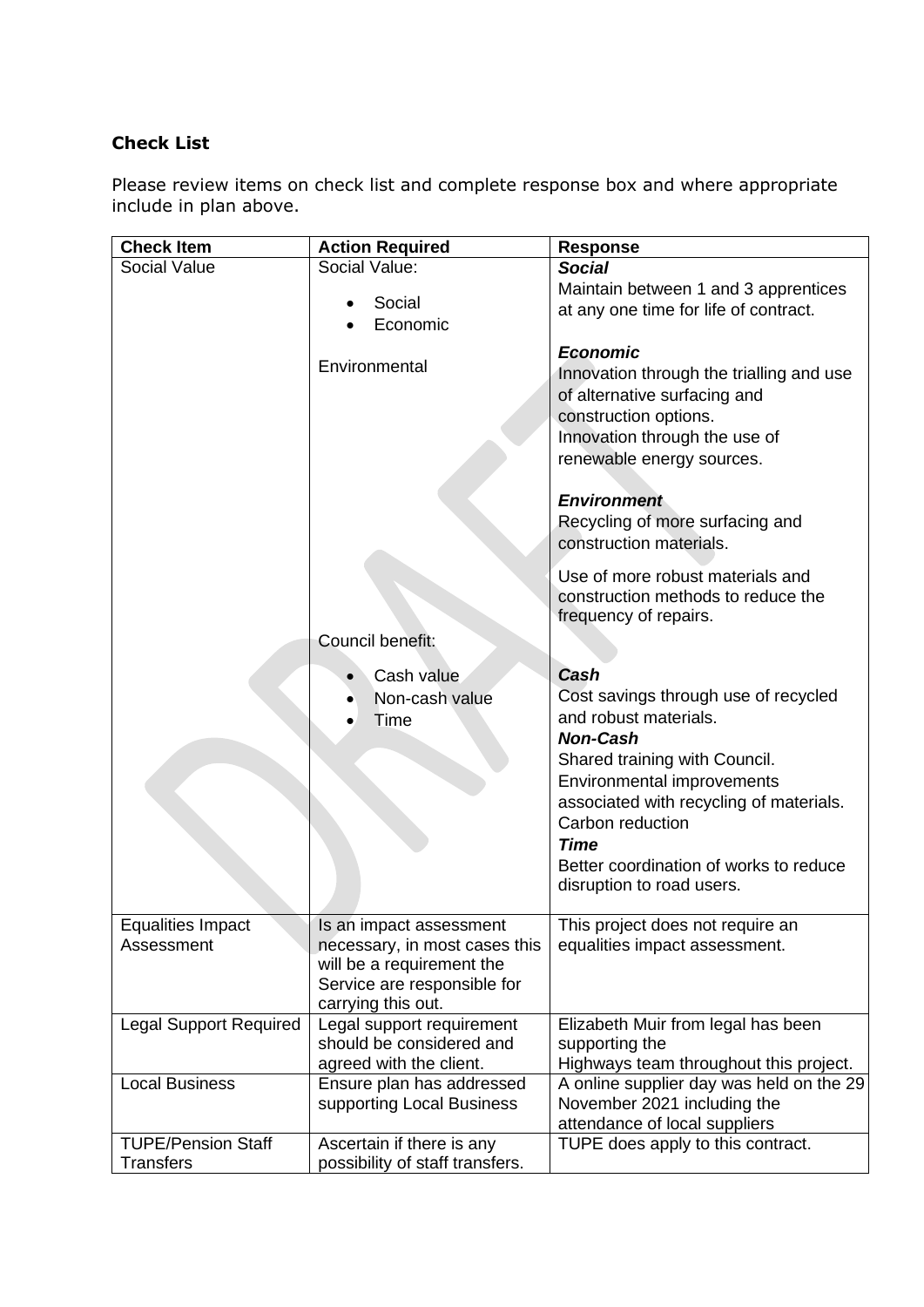|                                      | If TUPE or Pensions may be<br>involved discuss with legal                                                                                                                                                                                                                                                                                                                               |                                                                                                                                                                                                                                                                                                                                                                                                                                                                                                                  |
|--------------------------------------|-----------------------------------------------------------------------------------------------------------------------------------------------------------------------------------------------------------------------------------------------------------------------------------------------------------------------------------------------------------------------------------------|------------------------------------------------------------------------------------------------------------------------------------------------------------------------------------------------------------------------------------------------------------------------------------------------------------------------------------------------------------------------------------------------------------------------------------------------------------------------------------------------------------------|
| Environment                          | Are there environmental<br>issues or implications in this<br>contract                                                                                                                                                                                                                                                                                                                   | There are no additional environmental<br>considerations above those already<br>addressed on the existing contract and<br>the legalisation that covers these.                                                                                                                                                                                                                                                                                                                                                     |
| <b>Business Continuity</b>           | <b>Business continuity issues</b><br>this does not just mean IT<br>but consideration of<br>providing essential services                                                                                                                                                                                                                                                                 | The current highways contract<br>structure allows for the failure of one<br>of the contracts but still allowing the<br>council to undertake its statutory<br>duties to maintain the highway                                                                                                                                                                                                                                                                                                                      |
| <b>Financial Risk</b>                | What is the financial risk<br>associated with this contract,<br><b>Supplier Risk:</b><br>how much assessment of the<br>supply base is necessary,<br>what is the risk if a supplier<br>fails.<br>If the tender is above EU<br>value we should carry out<br>financial assessments as<br>necessary.<br><b>Budget Risk:</b><br>Is the budget confirmed for<br>the duration of the contract? | The financial risks on this contract are<br>low as the services will be paid in<br>arrears.<br>The supplier risk is low as they are<br>subject to regular financial checks.<br>Where applicable parent company<br>guarantees are in place.<br>As this is a statutory requirement and<br>forms the basis for all future<br>maintenance programs this service will<br>be funded out of the highway's revenue<br>and capital budget, with additional Dft<br>capital funding and bids for further<br>scheme funding. |
| Collaboration/<br>Access to contract | Will this contract be shared<br>with others, if so how is<br>procurement being<br>undertaken?                                                                                                                                                                                                                                                                                           | Only Wiltshire Council will have access<br>to this contract. As the Western Gateway<br>Sub National Transport Body matures<br>there may be opportunities to work with<br>surrounding authorities, but this is some<br>way off.                                                                                                                                                                                                                                                                                   |
| Authority to Award                   | Has the Responsible Officer<br>ensured that the correct<br>authority, will be in place<br>when contract needs to be<br>awarded?                                                                                                                                                                                                                                                         | The responsible officer, Parvis<br>Khansari has agreed to this<br>procurement activity.<br>Cabinet approval will be sought at<br>January 2022 Cabinet for tendering<br>and in October for the authority for the<br>award of these services.                                                                                                                                                                                                                                                                      |
| Ordering and<br>Payment              | Confirm as part of tender<br>Process how contract will be<br>paid for and what GL and<br>Cost Code charges will be<br>made to.                                                                                                                                                                                                                                                          | Funding for these works will be<br>provided through the Highway and<br><b>Environment Capital and Revenue</b><br>budget. Both through revenue and<br>capital budgets                                                                                                                                                                                                                                                                                                                                             |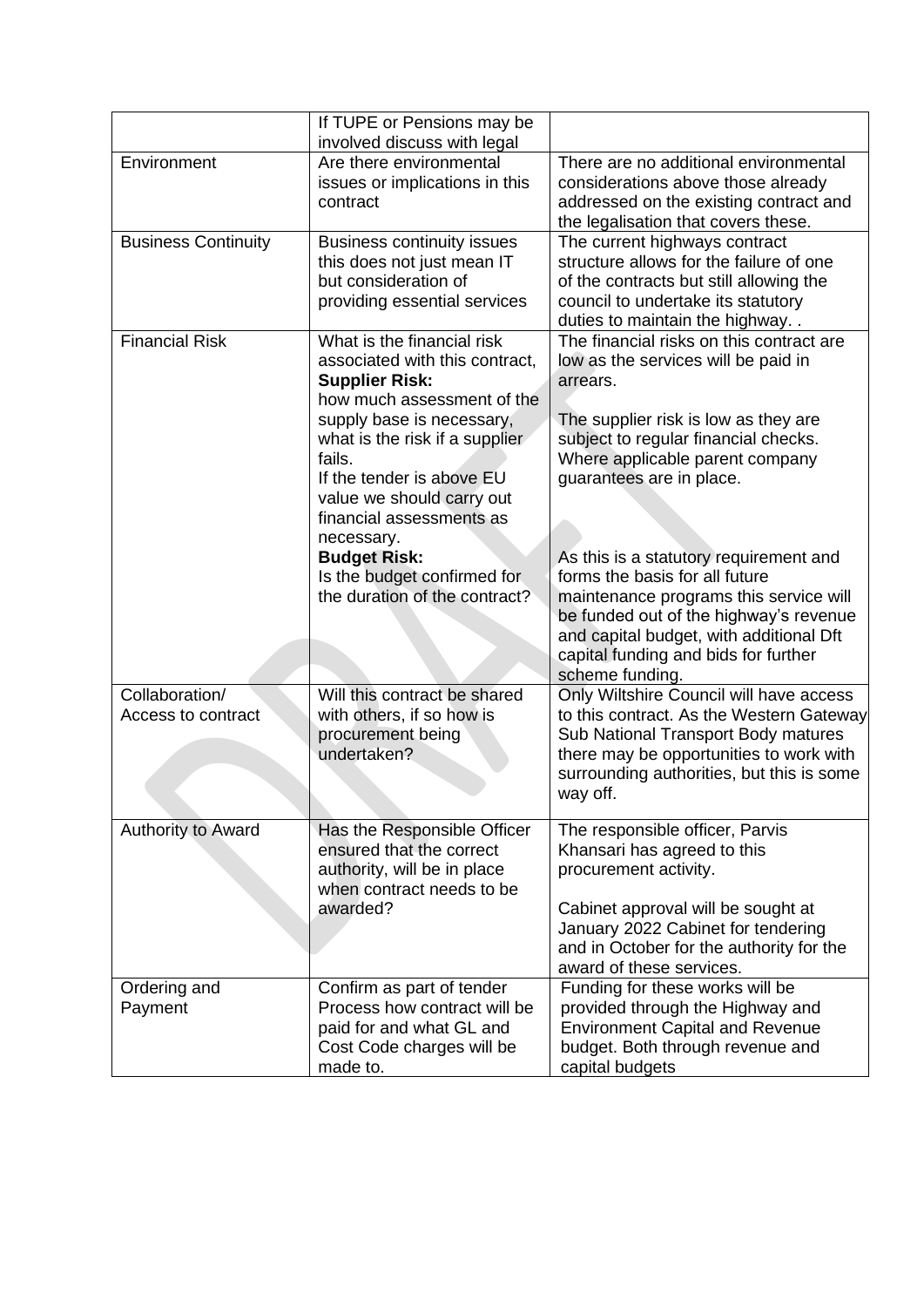Appendix A

# **Insourcing the new Term Highways Maintenance Contract**

As part of the procurement process consideration needs to be given to various options for service delivery to ensure that the final option agreed will provide best value for money.

One option to be considered is "Should the Highway Maintenance Service be brought back and managed in-house?"

Nationally Local Authorities are considering bringing more of their services back inhouse as they see potential benefits as

- Reduced costs,
- improve quality,
- better-integrated services and, or
- increase flexibility over how services are run.

The "*Government Outsourcing document from the Institute for Government June 2020*" suggest the following circumstances be considered to identify if insourcing would be beneficial.

- I. The market from which local the authority is buying the service is not healthy or competitive.
- II. The local authority needs flexibility to make frequent or significant changes to the design and scope of the service, in view of changing policy and budget priorities.
- III. The local authority lacks the commercial skills to procure or manage an outsourced contract successfully.
- IV. The service could be improved and/or savings made by integrating it with another service.

It follows that by working through these circumstances that the outcome can also indicate that insourcing is not the correct option. *(note: the word "the local authority" has been used to replace the word "government" for the purpose of this exercise)*

#### **The market from which the local authority is buying the service is not healthy or competitive.**

There are a number of established contractors who have successfully provided a highway maintenance service to local authorities since the 1980's.

The initial market would have included many more contractors but over time the number of contractors who operated in this market has reduced to a core number of contractors who have since become specialists in providing local authority highway maintenance services.

There is already initial contractor interest in the Wiltshire contract, partly driven by the number of similar contract due to be tendered over the next four years by neighbouring authorities. The contractors see Wiltshire as a logistically suitable location to operate alongside a number of these similar contracts.

Having a number of similar contracts going out to tender in this part of the country over the next few years, and with the opportunities for contractors to consolidate operations and management levels and costs by securing a few of these contracts. There is a high probability that competition for the Wiltshire Contract is likely to be high.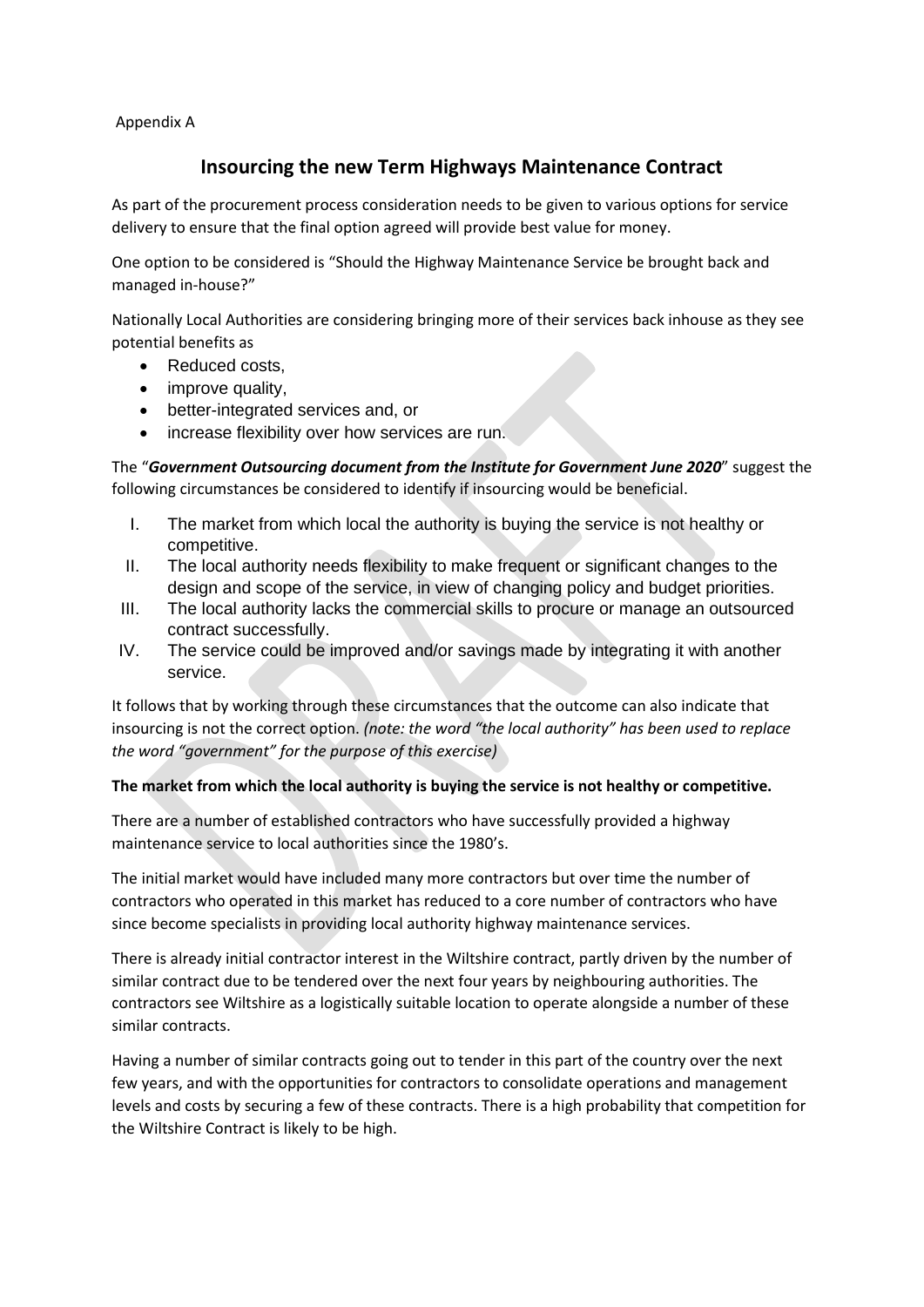## **The local authority needs flexibility to make frequent or significant changes to the design and scope of the service, in view of changing policy and budget priorities.**

Whilst changing policy and budget priorities are key considerations for the Council when tendering any service. The Council as the Highway Authority has legal duties to maintain the highway in a safe condition in accordance with the Highways Act. So whilst design changes can and do occur during a contract these are occasional changes, often increasing the service rather than reducing it, or, as in the case of the COVID pandemic adapting to circumstances.

Wiltshire's highway maintenance budgets have traditionally been set to enable these duties to be undertaken.

Whilst the maintenance budget may vary from year to year, minimum annual spend levels have always been indicated in the previous highway maintenance contracts, these spend levels have not varied too much since the first highways maintenance contract was outsourced.

It is anticipated that the budget for the foreseeable future will not take the annual highway maintenance spend below the minimum spend level.

There is no evidence from previous contracts or any indication that during a new contract that there would be a need for significant changes to the scope or large reductions in the budget.

#### **The local authority lacks the commercial skills to procure or manage an outsourced contract successfully.**

Wiltshire highways have a proven track record of successfully procuring and managing it's highway contracts.

The highway maintenance contract has successfully been tendered since 1999 (then under Wiltshire County Council)

These contracts have continued to evolve by taking what has works well and removing what did not from each contract in the development of the scope for each new successive contract.

Even with the issues and early termination of the Belfour Beatty Living Places Contract, this was managed in such a way that services were maintained until a suitable contract could be properly procured.

#### **The service could be improved and/or savings made by integrating it with another service.**

Previous attempts to integrate highway services with the district functions of streetscene, grounds maintenance, churchyard maintenance etc was not too successful. Service levels were variable as the contractor struggled to meet the full requirements of the scope over such a large number of activities. Eventually the contract was terminated early through mutual agreement.

One of the lessons learned from that contract was that splitting the services down into smaller more specifically focused contracts is more beneficial for Wiltshire's highways operations. Also having a number of smaller resources based contracts which have a slight overlap, provides additional contingency to maintain services should one of the contracts experience difficulties.

#### **Other circumstances to be considered**

If Wiltshire were to consider insourcing its highway services, this would be better being considered as part of a strategic plan that includes insourcing most if not all these services, rather than bringing